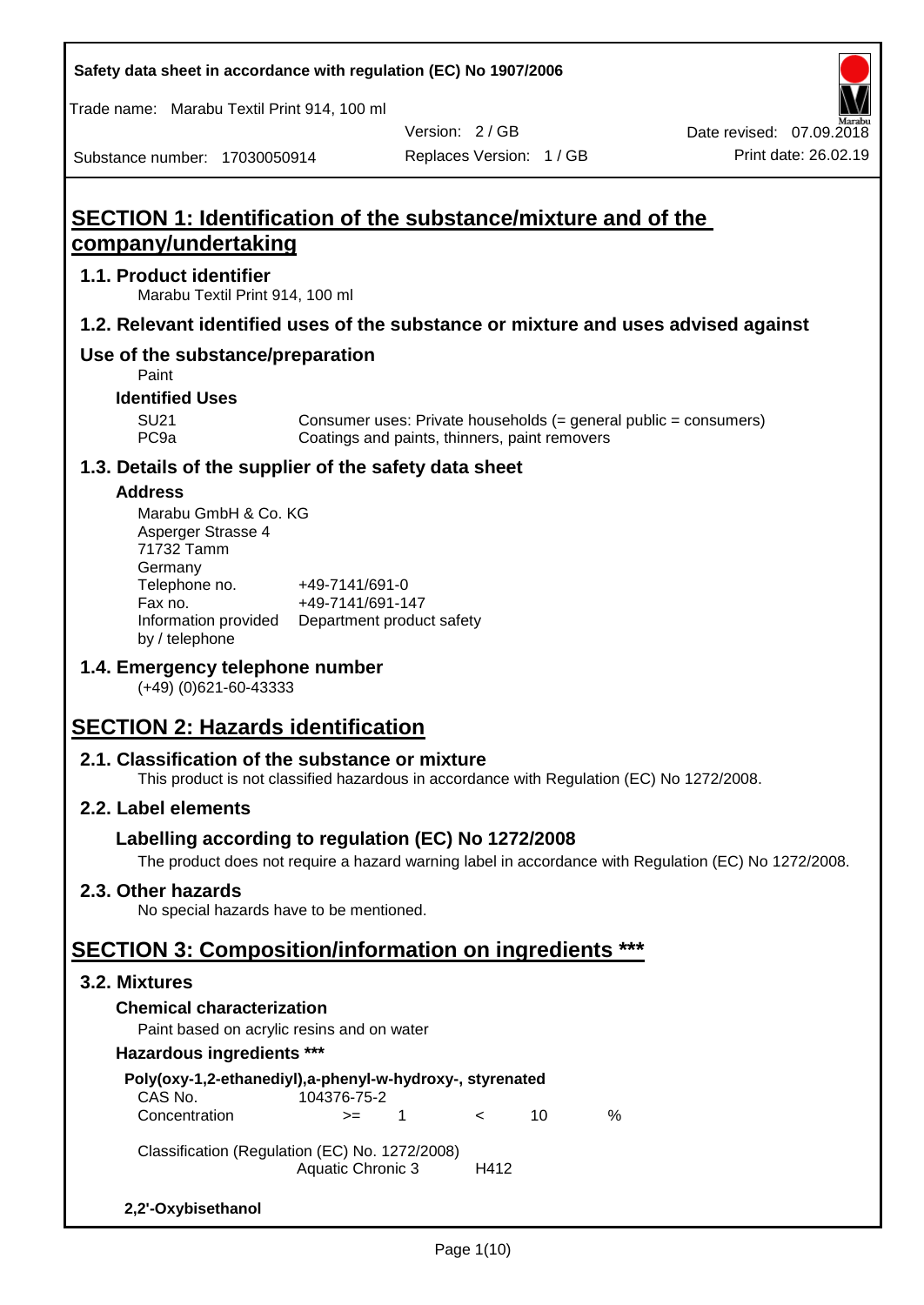| Safety data sheet in accordance with regulation (EC) No 1907/2006                    |                                                                                                                         |               |                                                      |                          |   |                                                  |
|--------------------------------------------------------------------------------------|-------------------------------------------------------------------------------------------------------------------------|---------------|------------------------------------------------------|--------------------------|---|--------------------------------------------------|
| Trade name: Marabu Textil Print 914, 100 ml                                          |                                                                                                                         |               |                                                      |                          |   |                                                  |
| Substance number: 17030050914                                                        |                                                                                                                         | Version: 2/GB |                                                      | Replaces Version: 1 / GB |   | Date revised: 07.09.2018<br>Print date: 26.02.19 |
| CAS No.<br>EINECS no.<br>Registration no.<br>Concentration                           | 111-46-6<br>203-872-2<br>01-2119457857-21<br>$>=$                                                                       | 1             | $\lt$                                                | 10                       | % |                                                  |
| Classification (Regulation (EC) No. 1272/2008)                                       | Acute Tox. 4<br>STOT RE 2                                                                                               |               | H302<br>H373                                         |                          |   |                                                  |
| <b>Bronopol (INN)</b><br>CAS No.<br>EINECS no.<br>Concentration                      | $52 - 51 - 7$<br>200-143-0<br>$>=$                                                                                      | 0,01          | $\prec$                                              | 0,1                      | % |                                                  |
| Classification (Regulation (EC) No. 1272/2008)                                       | Eye Dam. 1<br>Skin Irrit. 2<br>STOT SE 3<br>Acute Tox. 4<br>Acute Tox. 4<br>Aquatic Acute 1<br><b>Aquatic Chronic 1</b> |               | H318<br>H315<br>H335<br>H302<br>H312<br>H400<br>H410 |                          |   |                                                  |
| Concentration limits (Regulation (EC) No. 1272/2008)                                 | <b>Aquatic Acute 1</b><br>Aquatic Chronic<br>1                                                                          | H400<br>H410  | $M = 1$                                              | $M = 10$                 |   |                                                  |
| <b>Pyrithione zinc</b><br>CAS No.<br>EINECS no.<br>Registration no.<br>Concentration | 13463-41-7<br>236-671-3<br>01-2119511196-46<br>$>=$                                                                     | 0,01          | $\,<\,$                                              | 0,025                    | % |                                                  |
| Classification (Regulation (EC) No. 1272/2008)                                       | Acute Tox. 3<br>Acute Tox. 3<br>Eye Dam. 1<br><b>Aquatic Acute 1</b><br>Aquatic Chronic 1                               |               | H <sub>301</sub><br>H331<br>H318<br>H400<br>H410     |                          |   |                                                  |
| Concentration limits (Regulation (EC) No. 1272/2008)                                 | Aquatic Acute 1<br>Aquatic Chronic                                                                                      | H400<br>H410  |                                                      | $M = 100$<br>$M = 10$    |   |                                                  |
| <b>SECTION 4: First aid measures</b>                                                 |                                                                                                                         |               |                                                      |                          |   |                                                  |

## **4.1. Description of first aid measures**

### **After skin contact**

Wash with plenty of water and soap. Do NOT use solvents or thinners.

## **After eye contact**

Separate eyelids, wash the eyes thoroughly with water (15 min.). In case of irritation consult an oculist.

## **After ingestion**

Rinse mouth thoroughly with water. If larger amounts are swallowed or in the event of symptoms take medical treatment.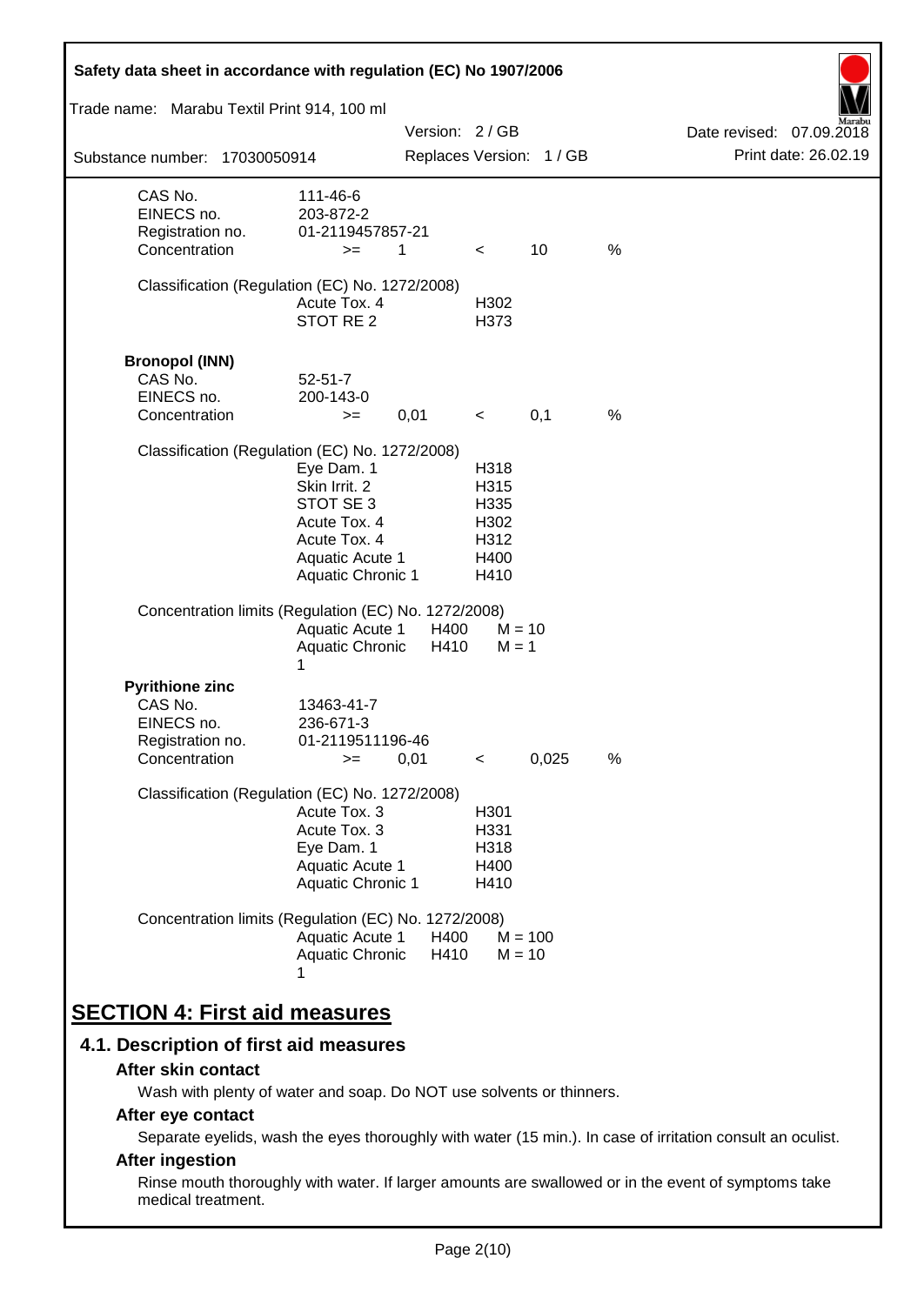**Safety data sheet in accordance with regulation (EC) No 1907/2006**

Trade name: Marabu Textil Print 914, 100 ml

Version: 2 / GB

Replaces Version: 1 / GB Print date: 26.02.19 Date revised: 07.09.2018

Substance number: 17030050914

- **4.2. Most important symptoms and effects, both acute and delayed** Until now no symptoms known so far.
- **4.3. Indication of any immediate medical attention and special treatment needed Hints for the physician / treatment**

Treat symptomatically

# **SECTION 5: Firefighting measures**

## **5.1. Extinguishing media**

## **Suitable extinguishing media**

Carbon dioxide, Foam, Sand, Water

## **5.2. Special hazards arising from the substance or mixture**

In the event of fire the following can be released: Carbon monoxide (CO); Carbon dioxide (CO2); dense black smoke; Hydrogen chloride (HCl)

## **5.3. Advice for firefighters**

**Other information**

Collect contaminated fire-fighting water separately, must not be discharged into the drains.

# **SECTION 6: Accidental release measures**

**6.1. Personal precautions, protective equipment and emergency procedures** No particular measures required.

#### **6.2. Environmental precautions** No particular measures required.

**6.3. Methods and material for containment and cleaning up** Clean preferably with a detergent - avoid use of solvents.

### **6.4. Reference to other sections** Information regarding Safe handling, see Section 7. Information regarding personal protective measures, see Section 8. Information regarding waste disposal, see Section 13.

# **SECTION 7: Handling and storage**

**7.1. Precautions for safe handling**

## **Advice on safe handling**

Avoid skin and eye contact. Smoking, eating and drinking shall be prohibited in application area.

**Advice on protection against fire and explosion**

No special measures required.

**7.2. Conditions for safe storage, including any incompatibilities Requirements for storage rooms and vessels**

Store in frostfree conditions.

## **7.3. Specific end use(s)**

Paint

# **SECTION 8: Exposure controls/personal protection \*\*\***

## **8.1. Control parameters**

**Exposure limit values \*\*\***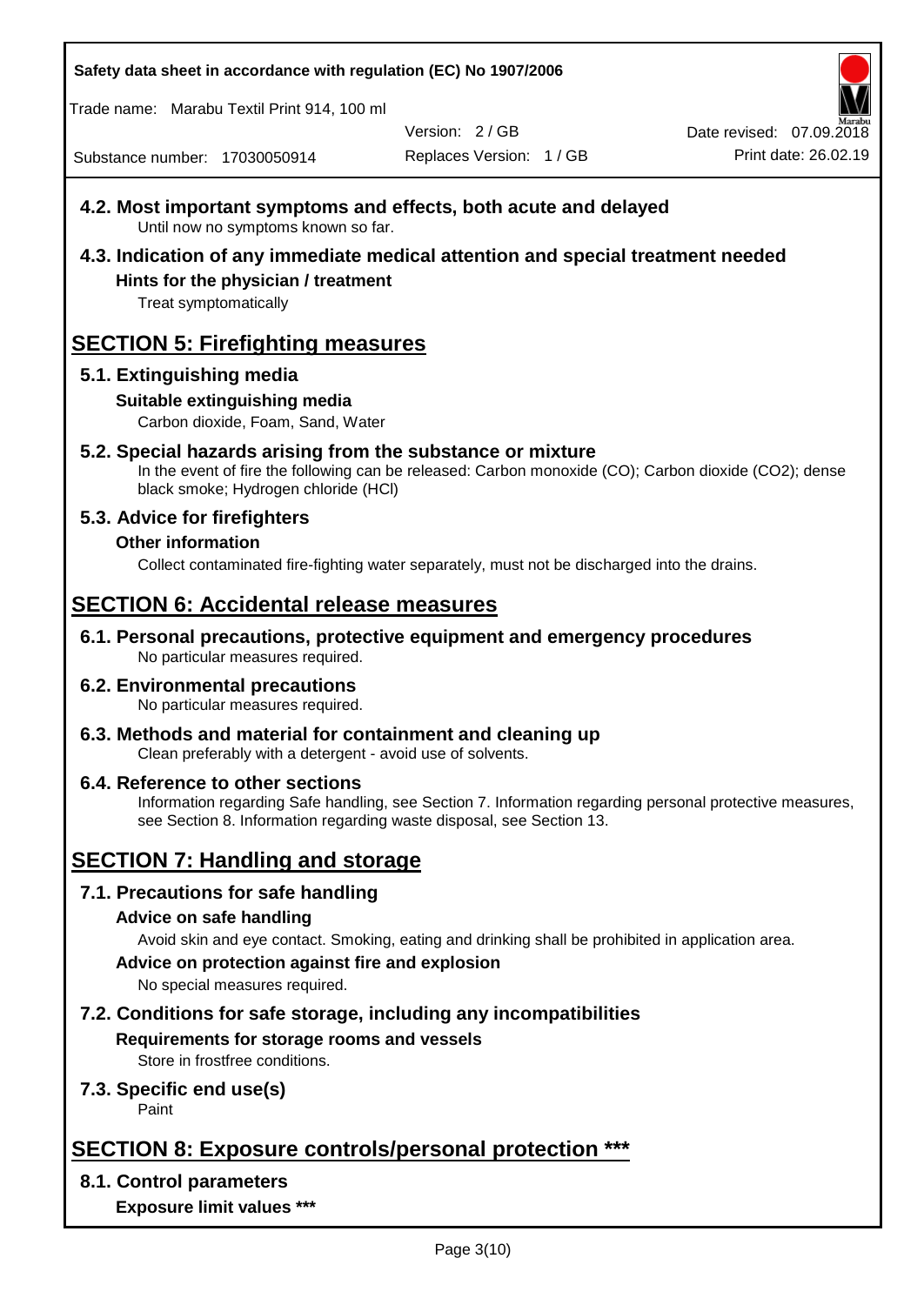| Safety data sheet in accordance with regulation (EC) No 1907/2006 |               |                                |    |                   |                          |
|-------------------------------------------------------------------|---------------|--------------------------------|----|-------------------|--------------------------|
| Trade name: Marabu Textil Print 914, 100 ml                       |               |                                |    |                   |                          |
|                                                                   |               | Version: 2/GB                  |    |                   | Date revised: 07.09.2018 |
| Substance number: 17030050914                                     |               | Replaces Version: 1 / GB       |    |                   | Print date: 26.02.19     |
| 2,2'-Oxybisethanol                                                |               |                                |    |                   |                          |
| List                                                              | EH40          |                                |    |                   |                          |
| <b>Type</b><br>Value                                              | WEL           |                                |    |                   |                          |
| <b>Status: 2011</b>                                               | 101           | mg/m <sup>3</sup>              | 23 | ppm(V)            |                          |
|                                                                   |               |                                |    |                   |                          |
| Normal and branched chain alkanes, >=C7<br>List                   | EH40          |                                |    |                   |                          |
| Value                                                             | 1200          | mg/m <sup>3</sup>              |    |                   |                          |
| Cycloalkanes, >=C7                                                |               |                                |    |                   |                          |
| List                                                              | EH40          |                                |    |                   |                          |
| Value                                                             | 800           | mg/m <sup>3</sup>              |    |                   |                          |
| <b>Other information</b>                                          |               |                                |    |                   |                          |
| There are not known any further control parameters.               |               |                                |    |                   |                          |
| <b>Derived No/Minimal Effect Levels (DNEL/DMEL)</b>               |               |                                |    |                   |                          |
| 2,2'-Oxybisethanol                                                |               |                                |    |                   |                          |
| Type of value                                                     |               | Derived No Effect Level (DNEL) |    |                   |                          |
| Reference group                                                   | Worker        |                                |    |                   |                          |
| Duration of exposure                                              | Long term     |                                |    |                   |                          |
| Route of exposure                                                 | inhalative    |                                |    |                   |                          |
| Mode of action                                                    | Local effects |                                |    |                   |                          |
| Concentration                                                     |               | 60                             |    | mg/m <sup>3</sup> |                          |
| Type of value                                                     |               | Derived No Effect Level (DNEL) |    |                   |                          |
| Reference group                                                   | Worker        |                                |    |                   |                          |
| Duration of exposure                                              | Long term     |                                |    |                   |                          |
| Route of exposure                                                 | dermal        |                                |    |                   |                          |
| Mode of action                                                    |               | Systemic effects               |    |                   |                          |
| Concentration                                                     |               | 106                            |    | mg/kg/d           |                          |
| Type of value                                                     |               | Derived No Effect Level (DNEL) |    |                   |                          |
| Reference group                                                   | Consumer      |                                |    |                   |                          |
| Duration of exposure                                              | Long term     |                                |    |                   |                          |
| Route of exposure                                                 | inhalative    |                                |    |                   |                          |
| Mode of action                                                    | Local effects |                                |    |                   |                          |
| Concentration                                                     |               | 12                             |    | mg/m <sup>3</sup> |                          |
| Type of value                                                     |               | Derived No Effect Level (DNEL) |    |                   |                          |
| Reference group                                                   | Consumer      |                                |    |                   |                          |
| Duration of exposure                                              | Long term     |                                |    |                   |                          |
| Route of exposure                                                 | dermal        |                                |    |                   |                          |
| Mode of action                                                    |               | Systemic effects               |    |                   |                          |
| Concentration                                                     |               | 53                             |    | mg/kg/d           |                          |
| <b>Predicted No Effect Concentration (PNEC)</b>                   |               |                                |    |                   |                          |
| 2,2'-Oxybisethanol                                                |               |                                |    |                   |                          |
| Type of value                                                     | <b>PNEC</b>   |                                |    |                   |                          |
| <b>Type</b>                                                       | Freshwater    |                                |    |                   |                          |
| Concentration                                                     |               | 10                             |    | mg/l              |                          |
| Type of value                                                     | <b>PNEC</b>   |                                |    |                   |                          |
| <b>Type</b>                                                       | Saltwater     |                                |    |                   |                          |
| Concentration                                                     |               | 1                              |    | mg/l              |                          |
|                                                                   |               |                                |    |                   |                          |
| Type of value                                                     | <b>PNEC</b>   |                                |    |                   |                          |
| Type                                                              |               | Water (intermittent release)   |    |                   |                          |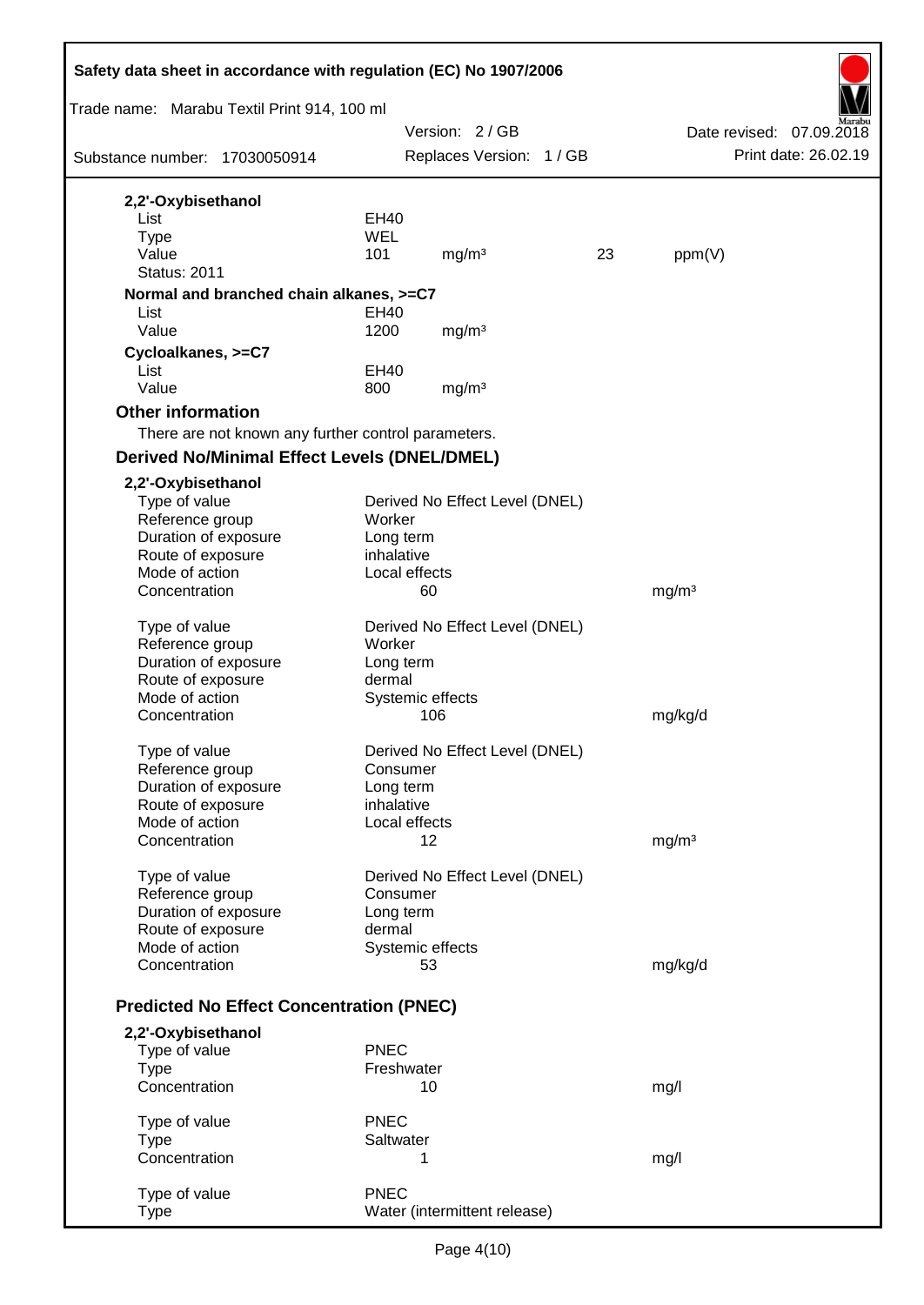| Safety data sheet in accordance with regulation (EC) No 1907/2006                                                                         |                                                      |                   |   |                                                  |
|-------------------------------------------------------------------------------------------------------------------------------------------|------------------------------------------------------|-------------------|---|--------------------------------------------------|
| Trade name: Marabu Textil Print 914, 100 ml                                                                                               |                                                      |                   |   |                                                  |
| Substance number: 17030050914                                                                                                             | Version: 2/GB<br>Replaces Version: 1 / GB            |                   |   | Date revised: 07.09.2018<br>Print date: 26.02.19 |
| Concentration                                                                                                                             | 10                                                   |                   |   | mg/l                                             |
| Type of value<br><b>Type</b><br>Concentration                                                                                             | <b>PNEC</b><br>Sewage treatment plant (STP)<br>199,5 |                   |   | mg/l                                             |
| Type of value<br><b>Type</b><br>Concentration                                                                                             | <b>PNEC</b><br>Freshwater sediment<br>20,9           |                   |   | mg/kg                                            |
| Type of value<br><b>Type</b><br>Concentration                                                                                             | <b>PNEC</b><br>Marine sediment<br>2,09               |                   |   | mg/kg                                            |
| Type of value<br><b>Type</b><br>Concentration                                                                                             | <b>PNEC</b><br>Soil<br>1,53                          |                   |   | mg/kg                                            |
| 8.2. Exposure controls<br><b>Exposure controls</b><br>Provide adequate ventilation.<br><b>SECTION 9: Physical and chemical properties</b> |                                                      |                   |   |                                                  |
| 9.1. Information on basic physical and chemical properties                                                                                |                                                      |                   |   |                                                  |
| Form<br><b>Colour</b><br><b>Odour</b>                                                                                                     | liquid<br>coloured<br>odourless                      |                   |   |                                                  |
| <b>Odour threshold</b><br>Remarks                                                                                                         | No data available                                    |                   |   |                                                  |
| pH value                                                                                                                                  |                                                      |                   |   |                                                  |
| Value<br>Temperature<br>Method                                                                                                            | $\overline{7}$<br>20<br><b>WTW PH 340</b>            | to<br>$^{\circ}C$ | 9 |                                                  |
| <b>Melting point</b><br>Remarks                                                                                                           | not determined                                       |                   |   |                                                  |
| <b>Freezing point</b><br>Remarks                                                                                                          | not determined                                       |                   |   |                                                  |
| Initial boiling point and boiling range                                                                                                   |                                                      |                   |   |                                                  |
| Value<br>Pressure<br>Source                                                                                                               | 100<br>appr.<br>1.013<br>Literature value            | hPa               |   | $^{\circ}C$                                      |
| <b>Flash point</b><br>Remarks                                                                                                             | Not applicable                                       |                   |   |                                                  |
| Evaporation rate (ether $= 1$ ) :<br>Remarks<br><b>Flammability (solid, gas)</b><br>Not applicable                                        | not determined                                       |                   |   |                                                  |
| Upper/lower flammability or explosive limits                                                                                              |                                                      |                   |   |                                                  |
| Remarks                                                                                                                                   | not determined                                       |                   |   |                                                  |
| Vapour pressure                                                                                                                           |                                                      |                   |   |                                                  |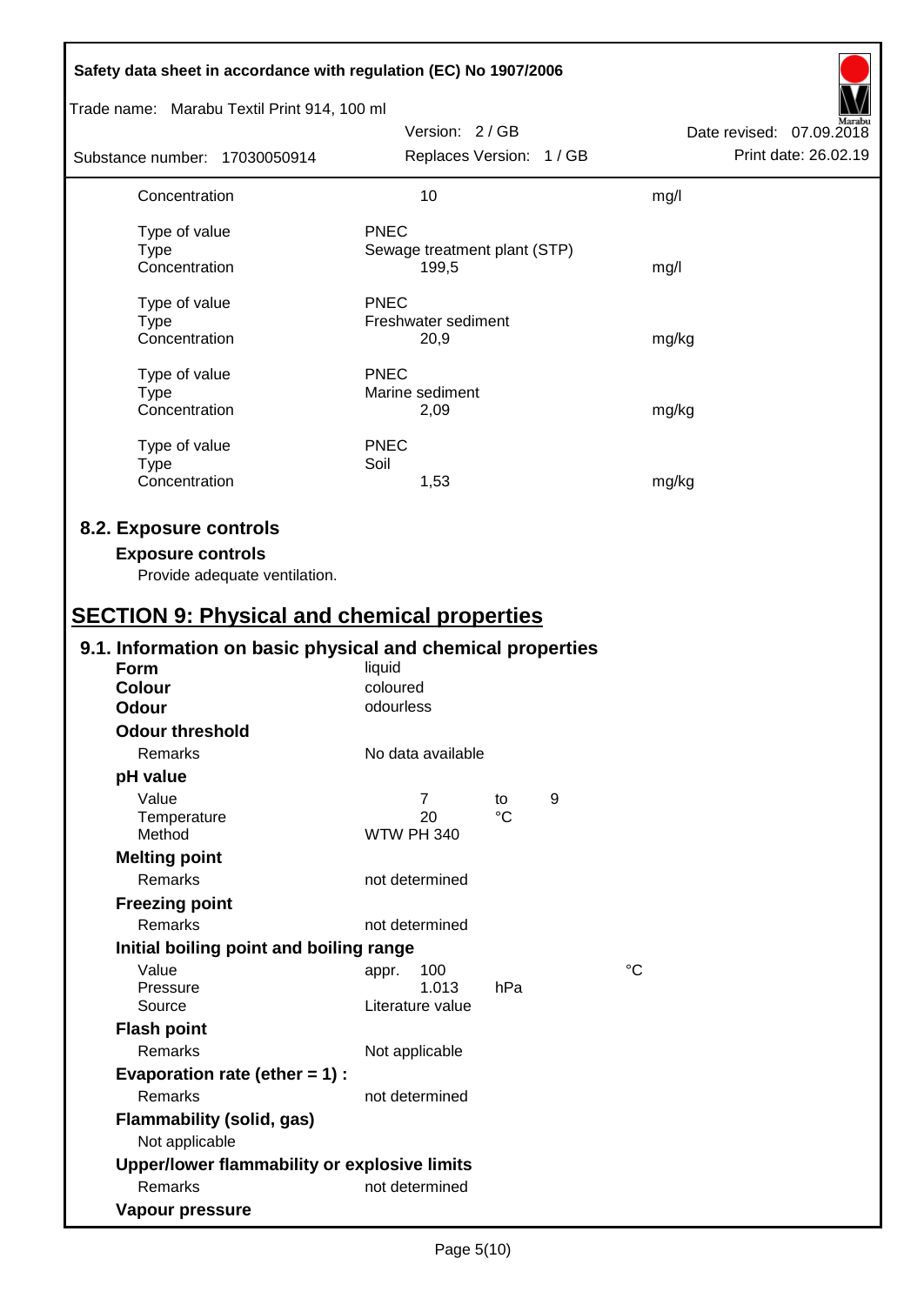| Safety data sheet in accordance with regulation (EC) No 1907/2006                     |                   |                                       |             |       |                   |                                                                   |                      |
|---------------------------------------------------------------------------------------|-------------------|---------------------------------------|-------------|-------|-------------------|-------------------------------------------------------------------|----------------------|
| Trade name: Marabu Textil Print 914, 100 ml                                           |                   | Version: 2/GB                         |             |       |                   | Date revised: 07.09.2018                                          |                      |
| Substance number: 17030050914                                                         |                   | Replaces Version: 1 / GB              |             |       |                   |                                                                   | Print date: 26.02.19 |
| Value                                                                                 | appr.             | 23                                    |             |       | hPa               |                                                                   |                      |
| Temperature<br>Method                                                                 |                   | 20<br>Value taken from the literature | $^{\circ}C$ |       |                   |                                                                   |                      |
| <b>Vapour density</b>                                                                 |                   |                                       |             |       |                   |                                                                   |                      |
| <b>Remarks</b>                                                                        |                   | not determined                        |             |       |                   |                                                                   |                      |
| <b>Density</b>                                                                        |                   |                                       |             |       |                   |                                                                   |                      |
| Value                                                                                 |                   | 1,24                                  |             |       | g/cm <sup>3</sup> |                                                                   |                      |
| Temperature<br>Method                                                                 |                   | 20<br><b>DIN EN ISO 2811</b>          | °C          |       |                   |                                                                   |                      |
| Solubility in water                                                                   |                   |                                       |             |       |                   |                                                                   |                      |
| <b>Remarks</b>                                                                        | miscible          |                                       |             |       |                   |                                                                   |                      |
| Ignition temperature                                                                  |                   |                                       |             |       |                   |                                                                   |                      |
| Remarks                                                                               |                   | not determined                        |             |       |                   |                                                                   |                      |
| <b>Viscosity</b>                                                                      |                   |                                       |             |       |                   |                                                                   |                      |
| dynamic                                                                               |                   |                                       |             |       |                   |                                                                   |                      |
| Value<br>Temperature                                                                  |                   | 10000<br>20                           | to<br>°C    | 25000 | mPa.s             |                                                                   |                      |
| Method                                                                                | <b>Brookfield</b> |                                       |             |       |                   |                                                                   |                      |
| <b>Other information</b><br>None known<br><b>SECTION 10: Stability and reactivity</b> |                   |                                       |             |       |                   |                                                                   |                      |
| 10.1. Reactivity<br>None                                                              |                   |                                       |             |       |                   |                                                                   |                      |
| 10.2. Chemical stability<br>No hazardous reactions known.                             |                   |                                       |             |       |                   |                                                                   |                      |
| 10.3. Possibility of hazardous reactions<br>No hazardous reactions known.             |                   |                                       |             |       |                   |                                                                   |                      |
| 10.4. Conditions to avoid<br>No hazardous reactions known.                            |                   |                                       |             |       |                   |                                                                   |                      |
| 10.5. Incompatible materials<br>None                                                  |                   |                                       |             |       |                   |                                                                   |                      |
| 10.6. Hazardous decomposition products<br>No hazardous decomposition products known.  |                   |                                       |             |       |                   |                                                                   |                      |
| <b>SECTION 11: Toxicological information</b>                                          |                   |                                       |             |       |                   |                                                                   |                      |
| 11.1. Information on toxicological effects                                            |                   |                                       |             |       |                   |                                                                   |                      |
| <b>Acute dermal toxicity</b>                                                          |                   |                                       |             |       |                   |                                                                   |                      |
| Remarks                                                                               |                   |                                       |             |       |                   | Based on available data, the classification criteria are not met. |                      |
| <b>Acute inhalational toxicity</b>                                                    |                   |                                       |             |       |                   |                                                                   |                      |
| Remarks                                                                               |                   |                                       |             |       |                   | Based on available data, the classification criteria are not met. |                      |
| <b>Skin corrosion/irritation</b><br>Remarks                                           |                   |                                       |             |       |                   |                                                                   |                      |
| Serious eye damage/irritation                                                         |                   |                                       |             |       |                   | Based on available data, the classification criteria are not met. |                      |
|                                                                                       |                   |                                       |             |       |                   |                                                                   |                      |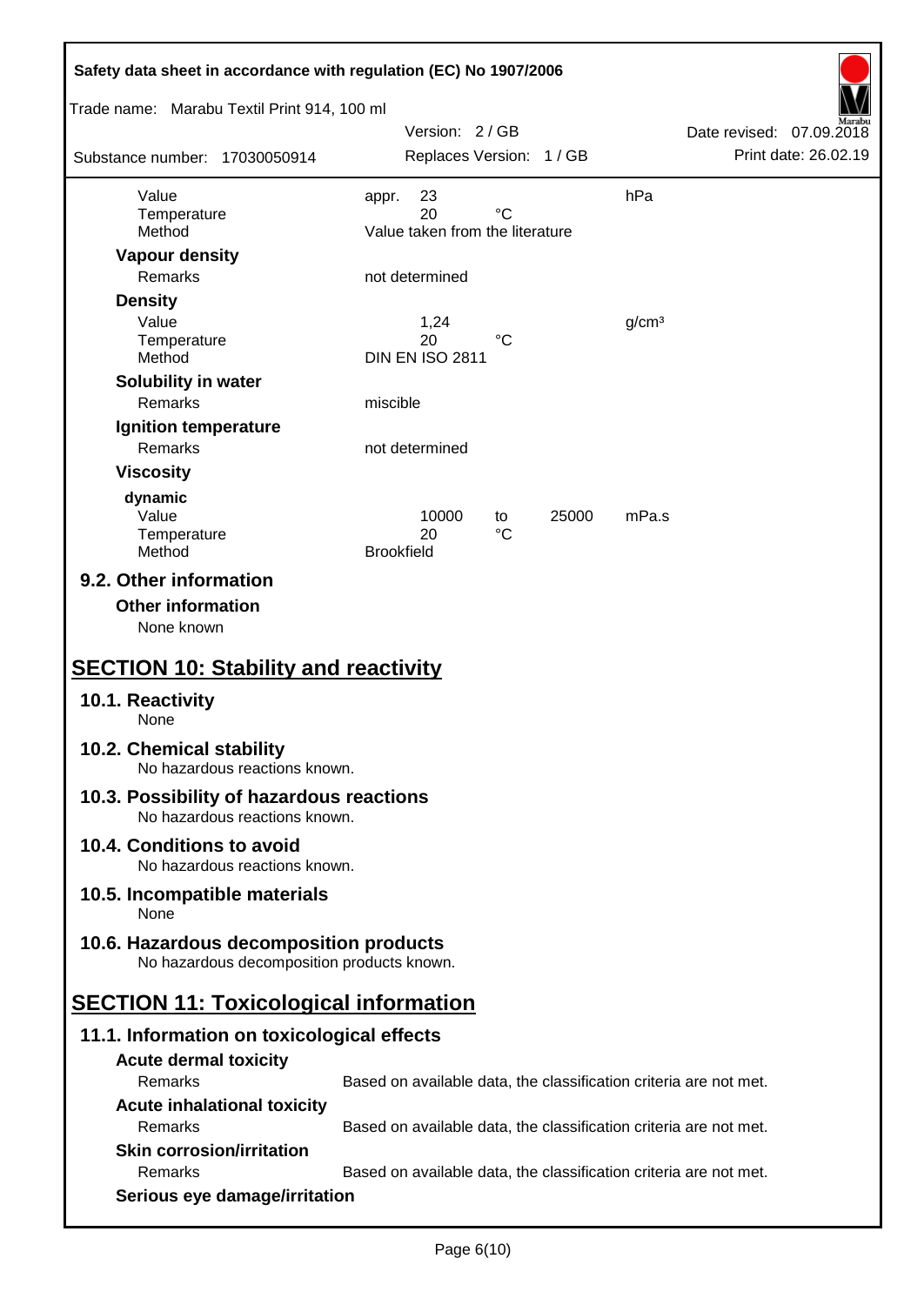|  |  | Safety data sheet in accordance with regulation (EC) No 1907/2006 |
|--|--|-------------------------------------------------------------------|
|  |  |                                                                   |

Trade name: Marabu Textil Print 914, 100 ml

| Substance number: 17030050914       |                                              | Version: 2/GB | Replaces Version: 1 / GB |                                                                   | Date revised: 07.09.2018 | Marabu<br>Print date: 26.02.19 |
|-------------------------------------|----------------------------------------------|---------------|--------------------------|-------------------------------------------------------------------|--------------------------|--------------------------------|
| Remarks                             |                                              |               |                          | Based on available data, the classification criteria are not met. |                          |                                |
| <b>Sensitization</b>                |                                              |               |                          |                                                                   |                          |                                |
| <b>Remarks</b>                      |                                              |               |                          | Based on available data, the classification criteria are not met. |                          |                                |
| <b>Mutagenicity</b>                 |                                              |               |                          |                                                                   |                          |                                |
| <b>Remarks</b>                      |                                              |               |                          | Based on available data, the classification criteria are not met. |                          |                                |
| <b>Reproductive toxicity</b>        |                                              |               |                          |                                                                   |                          |                                |
| <b>Remarks</b>                      |                                              |               |                          | Based on available data, the classification criteria are not met. |                          |                                |
| Carcinogenicity                     |                                              |               |                          |                                                                   |                          |                                |
| <b>Remarks</b>                      |                                              |               |                          | Based on available data, the classification criteria are not met. |                          |                                |
|                                     | <b>Specific Target Organ Toxicity (STOT)</b> |               |                          |                                                                   |                          |                                |
| Single exposure<br><b>Remarks</b>   |                                              |               |                          | Based on available data, the classification criteria are not met. |                          |                                |
| <b>Repeated exposure</b><br>Remarks |                                              |               |                          | Based on available data, the classification criteria are not met. |                          |                                |

### **Aspiration hazard**

Based on available data, the classification criteria are not met.

### **Experience in practice**

Provided all the recommended protective and safety precautions are taken, experience shows that no risk to health can be expected.

### **Other information**

There are no data available on the mixture itself.

The mixture has been assessed following the additivity method of the GHS/CLP Regulation (EC) No 1272/2008.

# **SECTION 12: Ecological information**

## **12.1. Toxicity**

### **General information**

There are no data available on the mixture itself.Do not allow to enter drains or water courses.The mixture has been assessed following the summation method of the CLP Regulation (EC) No 1272/2008 and is not classified as dangerous for the environment, but contains substance(s) dangerous for the environment. See section 3 for further details.

## **12.2. Persistence and degradability**

### **General information**

There are no data available on the mixture itself.

### **12.3. Bioaccumulative potential**

### **General information**

There are no data available on the mixture itself.

### **12.4. Mobility in soil**

### **General information**

There are no data available on the mixture itself.

# **12.5. Results of PBT and vPvB assessment**

## **General information**

There are no data available on the mixture itself.

### **12.6. Other adverse effects**

### **General information**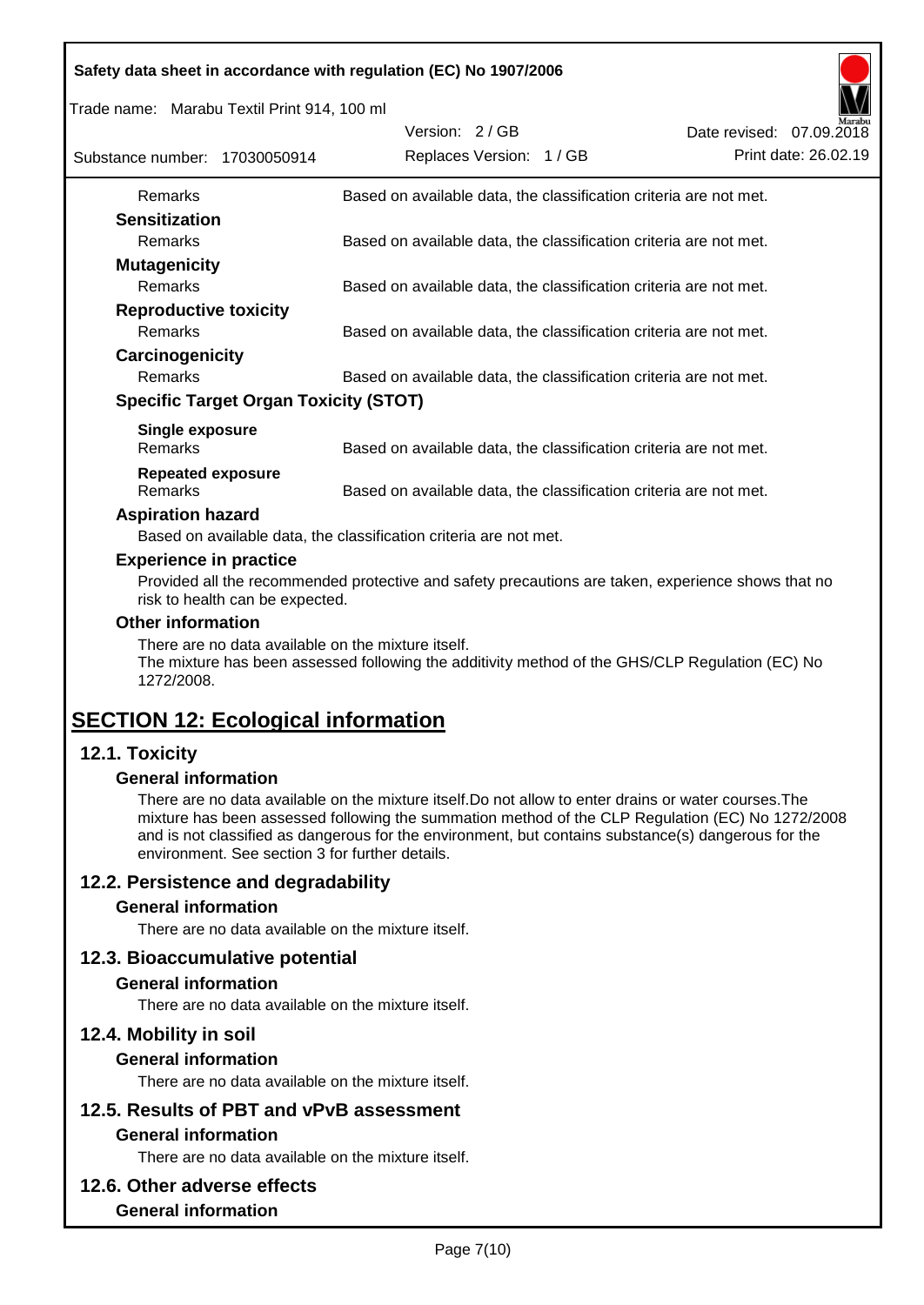### **Safety data sheet in accordance with regulation (EC) No 1907/2006**

Trade name: Marabu Textil Print 914, 100 ml

Version: 2 / GB

Substance number: 17030050914

Replaces Version: 1 / GB Print date: 26.02.19 Date revised: 07.09.2018

There are no data available on the mixture itself.

# **SECTION 13: Disposal considerations**

## **13.1. Waste treatment methods**

### **Disposal recommendations for the product**

The product can be placed with other household refuse. Small residues in containers can be washed-out with water and put into the drainage system.

### **Disposal recommendations for packaging**

Packaging that cannot be cleaned should be disposed off as product waste. Completely emptied packagings can be given for recycling.

## **SECTION 14: Transport information**

### **Land transport ADR/RID**

Non-dangerous goods

- **14.1. UN number**
	- UN -
- **14.2. UN proper shipping name**

| 14.3. Transport hazard class(es) |   |
|----------------------------------|---|
| Class                            |   |
| Label                            |   |
| 14.4. Packing group              |   |
| Packing group                    |   |
| <b>Transport category</b>        | 0 |
| 14.5. Environmental hazards      |   |

### **Marine transport IMDG/GGVSee**

The product does not constitute a hazardous substance in sea transport.

- **14.1. UN number**
- UN -

-

- **14.2. UN proper shipping name**
- **14.3. Transport hazard class(es) Class** 
	- Subsidiary risk
- **14.4. Packing group**
	- Packing group
- **14.5. Environmental hazards**

no

### **Air transport ICAO/IATA**

The product does not constitute a hazardous substance in air transport.

- **14.1. UN number**
- UN -

-

**14.2. UN proper shipping name**

- **14.3. Transport hazard class(es)** Class Subsidiary risk **14.4. Packing group** Packing group **14.5. Environmental hazards**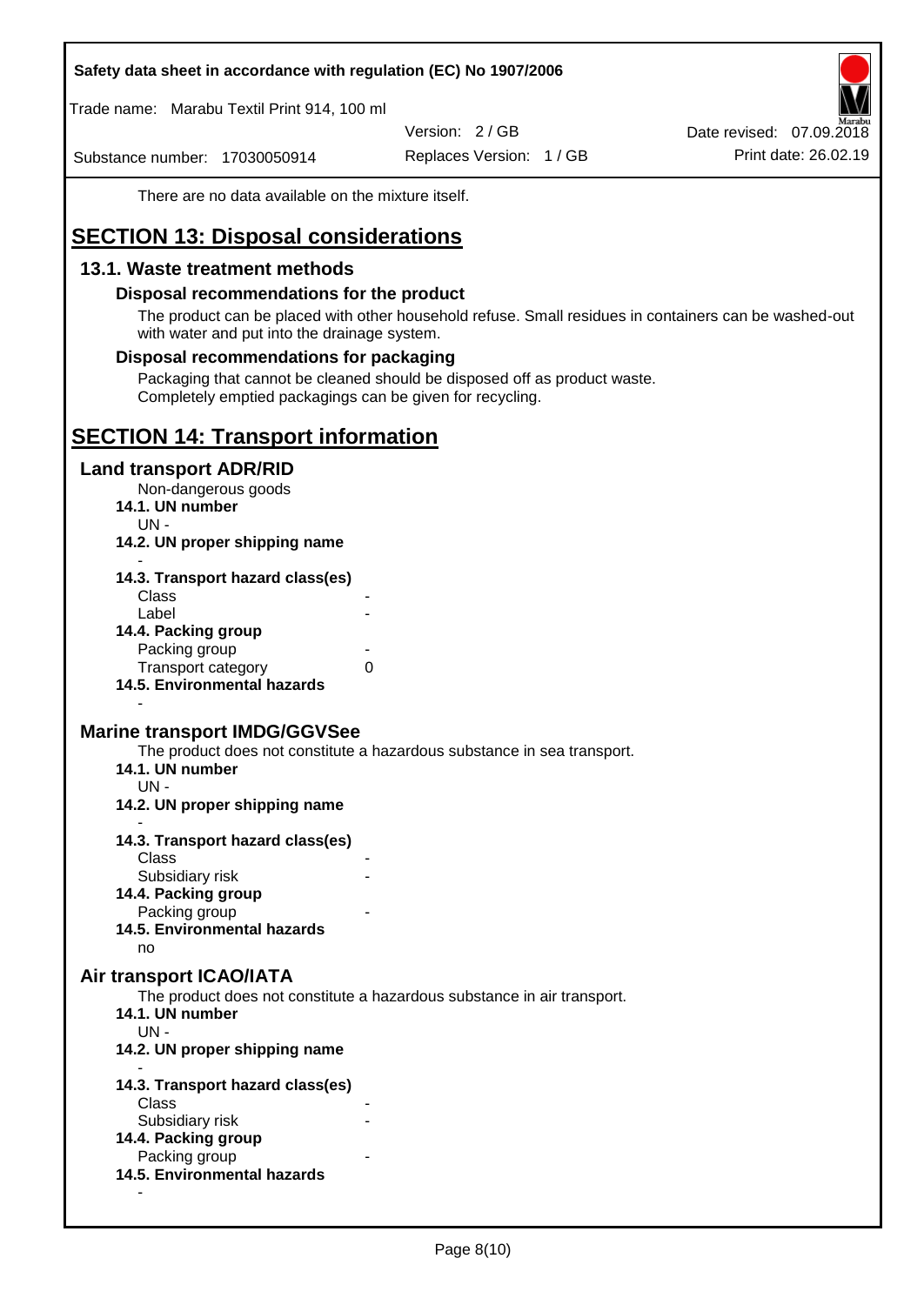| Safety data sheet in accordance with regulation (EC) No 1907/2006 |  |
|-------------------------------------------------------------------|--|
|-------------------------------------------------------------------|--|

Trade name: Marabu Textil Print 914, 100 ml

Version: 2 / GB

Replaces Version: 1 / GB Print date: 26.02.19 Date revised: 07.09.2018

Substance number: 17030050914

## **Information for all modes of transport**

**14.6. Special precautions for user**

Transport within the user's premises:

Always transport in closed containers that are upright and secure.

Ensure that persons transporting the product know what to do in the event of an accident or spillage.

### **Other information**

**14.7. Transport in bulk according to Annex II of Marpol and the IBC Code** no

## **SECTION 15: Regulatory information \*\*\***

### **15.1. Safety, health and environmental regulations/legislation specific for the substance or mixture**

**VOC \*\*\***

VOC (EU) 9,33 % VOC (EU) 115,7 g/l

### **Other information**

The product does not contain substances of very high concern (SVHC).

### **Other information**

All components are contained in the AICS inventory.

All components are contained in the PICCS inventory.

All components are contained in the DSL inventory.

All components are contained in the IECSC inventory.

All components are contained in the ECL inventory.

All components are contained in the TSCA inventory or exempted.

### **15.2. Chemical safety assessment**

For this preparation a chemical safety assessment has not been carried out.

# **SECTION 16: Other information**

### **Hazard statements listed in Chapter 3**

| H301                                      | Toxic if swallowed.                                                |
|-------------------------------------------|--------------------------------------------------------------------|
| H302                                      | Harmful if swallowed.                                              |
| H312                                      | Harmful in contact with skin.                                      |
| H315                                      | Causes skin irritation.                                            |
| H318                                      | Causes serious eye damage.                                         |
| H331                                      | Toxic if inhaled.                                                  |
| H335                                      | May cause respiratory irritation.                                  |
| H373                                      | May cause damage to organs through prolonged or repeated exposure: |
| H400                                      | Very toxic to aquatic life.                                        |
| H410                                      | Very toxic to aquatic life with long lasting effects.              |
| H412                                      | Harmful to aquatic life with long lasting effects.                 |
| <b>CLP categories listed in Chapter 3</b> |                                                                    |
| Acute Tox, 3                              | Acute toxicity, Category 3                                         |
| Acute Tox, 4                              | Acute toxicity, Category 4                                         |
| Aquatic Acute 1                           | Hazardous to the aquatic environment, acute, Category 1            |
| <b>Aquatic Chronic 1</b>                  | Hazardous to the aquatic environment, chronic, Category 1          |
| Aquatic Chronic 3                         | Hazardous to the aquatic environment, chronic, Category 3          |
| Eye Dam. 1                                | Serious eye damage, Category 1                                     |
| Skin Irrit. 2                             | Skin irritation, Category 2                                        |
| STOT RE 2                                 | Specific target organ toxicity - repeated exposure, Category 2     |
| STOT SE3                                  | Specific target organ toxicity - single exposure, Category 3       |